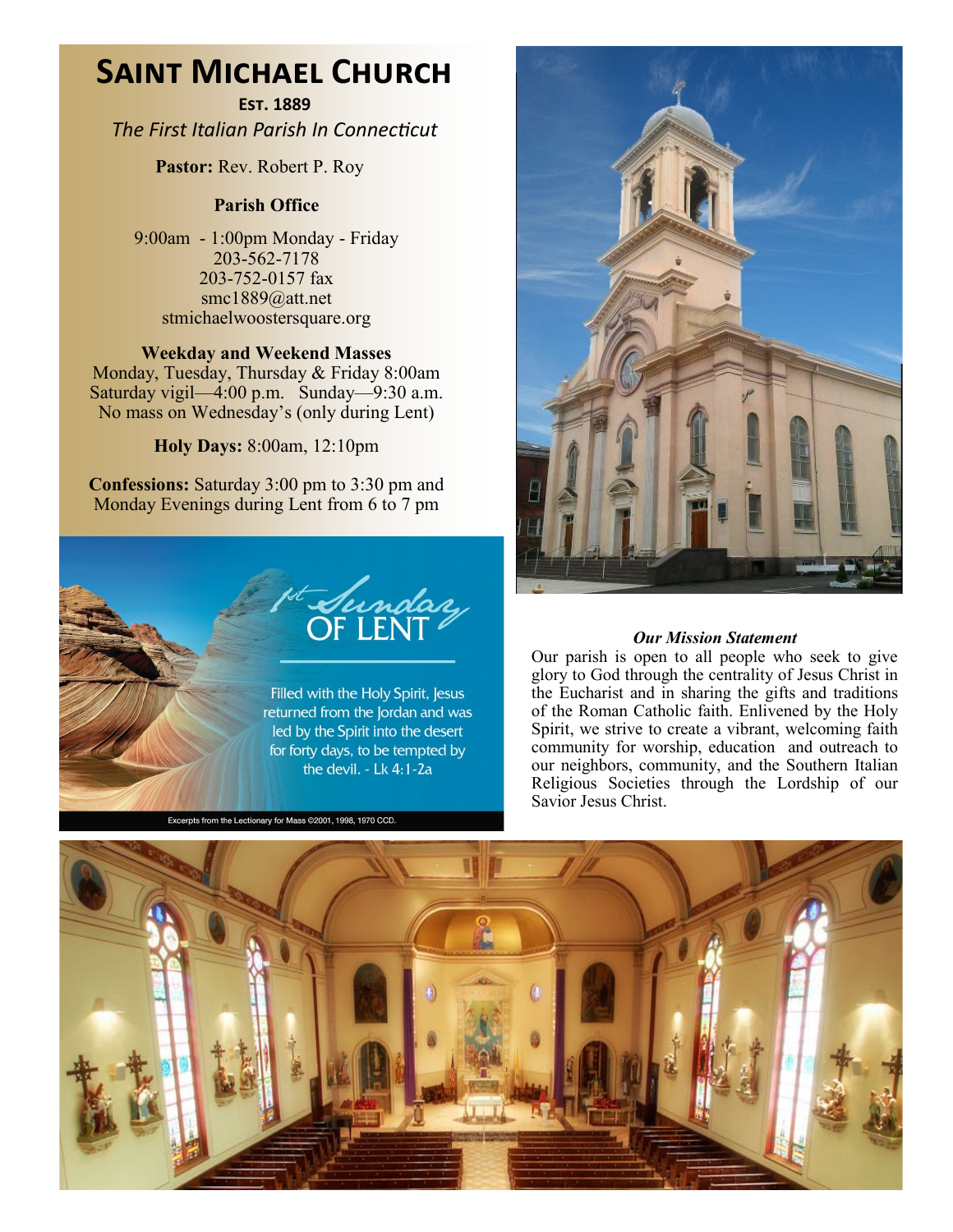## **The Church of Saint Michael New Haven, Connecticut**



**Saturday, March 5th,Vigil of the Lord's Day** 4:00 p.m. - Frank Florenzano, Salvatore & Anna Maiorano, req. by family **Sunday, March 6th, First Sunday of Lent** 9:30 a.m. - Community Mass **Monday, March 7th, Sts. Perpetua & Felicity** 8:00 a.m. – Teresa, Giuseppe, Antonio & Mario D'Agnelli, req. by Gioiosa family **Tuesday, March 8th, St. John of God** 8:00 a.m. - Holy Souls in Purgatory **Wednesday, March 9th, St. Frances of Rome** 8:00 a.m. - No Mass 12:10 p.m. - Louis Onofrio, req. by Rosalind & Andrew Proto **Thursday, March 10th, Lenten Weekday** 8:00 a.m. – Holy Mother in Reparations of Sins **Friday, March 11th, Lenten Weekday** 8:00 a.m. - John Massimino, req. by Andrew Donarumo **Saturday, March 12th,Vigil of the Lord's Day** 4:00 p.m. - Philip & Catherine Santore & Maryann Ezold, req. by Rich & Esther Ezold **Sunday, March 13th, Second Sunday of Lent** 9:30 a.m. - San Antonio Abate, req. by devotees

*Sanctuary Lamp* **Sunday, March 6, 2022 In Memory of Deceased Members of St. Michael Parish**

**In remembrance of those who died, John Ursini & Stephen DeMatteo May they rest in peace.** 

## **Weekend of February 27, 2022**

**Weekly Collection \$ 1581.00 Online Collection \$70.00**

**Two Collections This Week Weekly Collection Monthly Collection**

**One Collection Next Week Weekly Collection**

#### **First Sunday of Lent March 6, 2022**

At Jesus' baptism, God declared him "beloved Son" filled with the Holy Spirit. In today's Gospel, that same Spirit tests Jesus, subjecting the divine Son to a completely human experience: temptation. Like Israel, repeatedly called "God's son" in the Old Testament, Jesus is led into a desert. For Jesus' contemporaries, the wilderness served a dual purpose; there one might encounter temptation; there one might encounter God.

The first reading demonstrates both realities. Moses recalls the testing that Israel experienced in the long desert trek, but also God's abiding presence, revealed in "signs and wonders". Moses then makes a fitting response to the God who guarded Israel in the wilderness: he offers grateful praise and adoration.

In his desert experience, Jesus too undergoes testing, facing subtle but repeated temptation. He has been assured of divine approval, favor, and presence. Should he use his status as "beloved Son" to his own advantage? Go ahead, the tempter seems to say; use the divine power within you to turn stones to bread, never hunger again, and amaze other with your abilities!

When Jesus relies on the One who truly feeds him, the tempter tries again: if you won't use your exalted position to your own advantage, then turn your allegiance away from God, toward me! Like Moses, Jesus knows the better way: I serve and worship God, alone, the one power greater than evil. In a third attempt, the tempter tests God's own Word and Jesus' identity as Son of God. In reply, Jesus banishes the tempter and amply proves himself to be "Son" by obedient reliance on God. The evil one "departed...for a time"; Luke notes that event he Son of God will endure continued testing.

## **Readings for the week of March 6, 2022**

**Sunday:** Deuteronomy 26:4-10; Romans 10:8-13; Luke 4:1-13 **Monday:** Leviticus 19:1-2, 11-18; Matthew 25:31-46 **Tuesday:** Isaiah 55:10-11; Matthew 6:7-15 **Wednesday:** Jonah 3:1-10; Luke 11:29-32 **Thursday:** Esther C:12, 14-16, 23-25; Matthew 7:7-12 **Friday:** Ezekiel 18:21-28; Matthew 5:20-26 **Saturday:** Deuteronomy 26:16-19; Matthew 5:43-48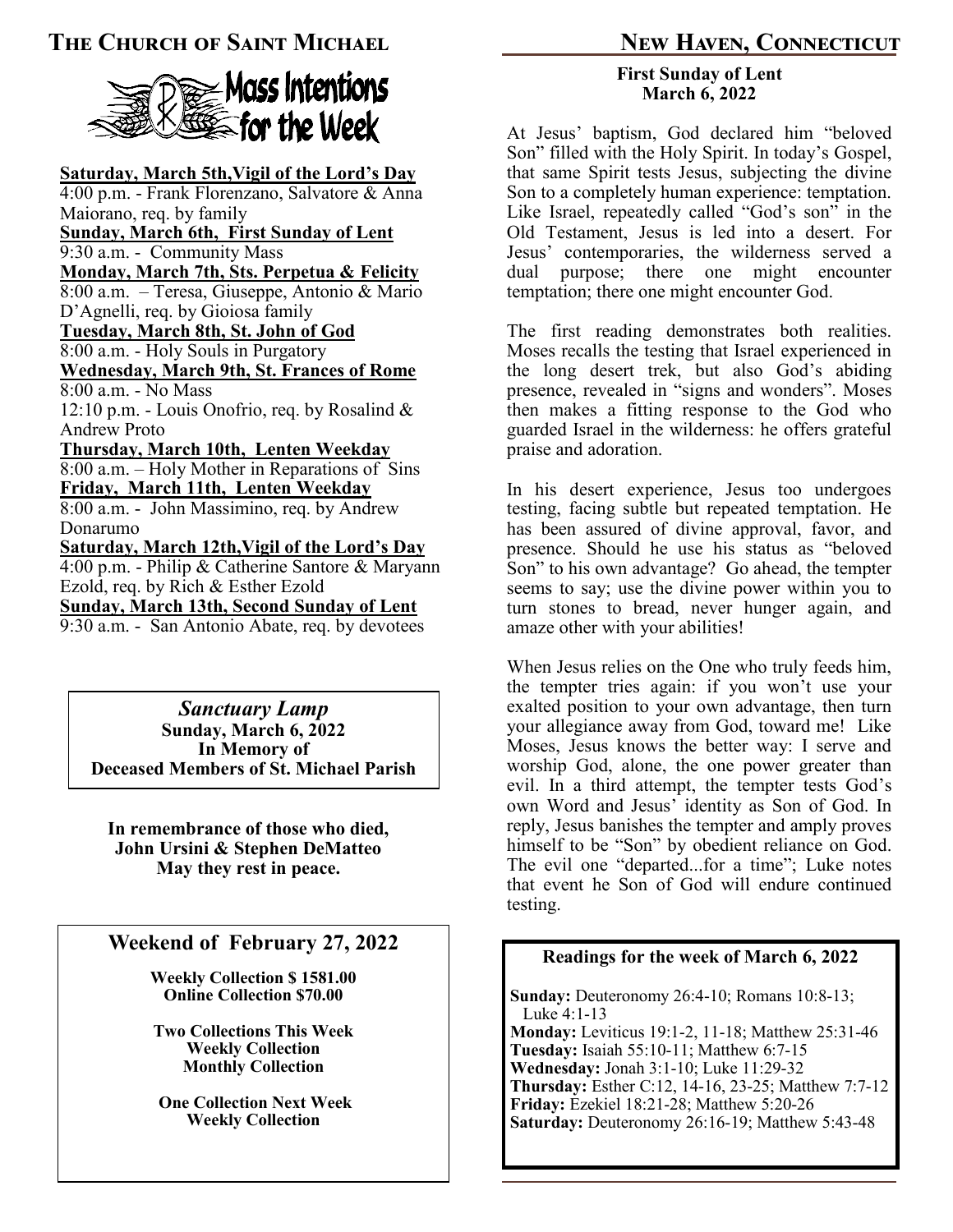

On this first Sunday of lent, the church presents to us the gospel account of the temptation of Jesus. What we hear at the beginning of these forty days is the truth and the reality that it is possible for all of us to be tempted.

All of us are tempted! In the classic Christian work, the *Imitation of Christ*, by Thomas a Kempis, he states that "There is not a person, who is so good or holy, upon this earth, who has never experienced the draw of temptation. There is not a person who is beyond the prowling allurements of the devil." Although these allurements may vary from person to person and in their strength and intensity, the fact of the matter is that as long as we live in this world there will always be something or someone trying to lure us away from our life with God. Basically, that is what temptation is; the devil, in his craftiness, trying to draw us away from God and God's plan for us.

Jesus is led into the desert by the Holy Spirit in order that he might prepare himself for his public ministry. That he might prepare himself to announce the good news that the time of fulfillment has come that God has come to save his people and to give them the gift of new life which was lost by the original sin of Adam and Eve.

So, the devil meets Jesus face to face in the desert in an effort to turn him away from God's plan of redemption and salvation; to stop him. But the devil's approach is not one of a direct frontal attack, because he knows that this method of temptation doesn't work. Rather he takes a subtle, crafty approach which appeals to the humanness in all of us even to the humanness of Jesus.

Certainly, there is nothing wrong with bread or taking care of bodily needs?

Certainly, there is nothing wrong with power and authority in the sense of one who is responsible for overseeing the care of others or the proper running of a business?

Certainly, there is nothing wrong with trusting in God that he will provide for us and take care of us?

In regards to the first temptation, certainly, there is nothing wrong with us enjoying the good things that God has created, with taking care of our bodily needs, because He has created them for our benefit, health and well-being but when they, the material things of this world, become our only focus or our only aim in our lives and for life, then we need to rethink about what we are truly pursuing. We need to rethink how we value material things and perhaps how they control our lives.

The second temptation reminds us that there is nothing wrong with a person being in charge or in a position of responsibility or authority, but when that power is misused unjustly at the expense of others or for one's own selfish reasons, gains and advantage then we need to readjust our lives.

In the third temptation, there is nothing wrong with having faith and trust in God, that he will take care of us and provide for us, hopefully we should all have that, but when that faith and trust leads us to the sin of presumption, thinking that we can do anything we want and live any kind of life style we want, to live foolishly and recklessly and God will still be there to save us, to take care of us then we had better think again.

Temptation is always an attraction to misuse the goods and the gifts that God has given us in an inappropriate way, in a way that God never intended.

As it was in Jesus' temptation, so it is with us, the devil tries to deceive us by taking the edge off things in such a way that makes them sound more appealing to us, to make us think, "Well that not so bad," or "What is so wrong with that, everybody else is doing it!" In the Old Testament, Moses, reminds the Israelites, that "just because everybody does something does not make it morally correct." Morality is based on the Laws of God.

Just as the devil tried to persuade Jesus to turn away from his appointed mission, which is to do the will of his heavenly father, so it is the same with us. Jesus even claims that "doing the will of his father is the food, the spiritual food that sustains him."

The devil will do anything to sidetrack us from our journey with God and from reaching the goal that God has intended for us, namely sharing eternal life with him in heaven.

Temptations then become for us a real testing of our faith and commitment to God because they constantly force us to make a conscious decision for or against God, to stay faithful to the teachings of Jesus or not. That is why in the Our Father we pray, "And lead us not into temptation but deliver us from evil."

But the good news is that we are not alone in our struggle against temptation and sin. In the desert, Jesus turned his back on all that stood in the way of doing the Father's will and he gives us the strength and grace to overcome temptation in our own lives.

Lent is a time of quiet and purposeful reflection which helps us to discover the will of God in our lives and to say no to temptation.

On this note, during the Season of Lent, St Michael's will be offering the Sacrament of Reconciliation every Monday evening from 6 pm to 7pm.

Also, on Friday's of Lent, we will have Stations of the Cross and Benediction of the Blessed Sacrament at 7pm.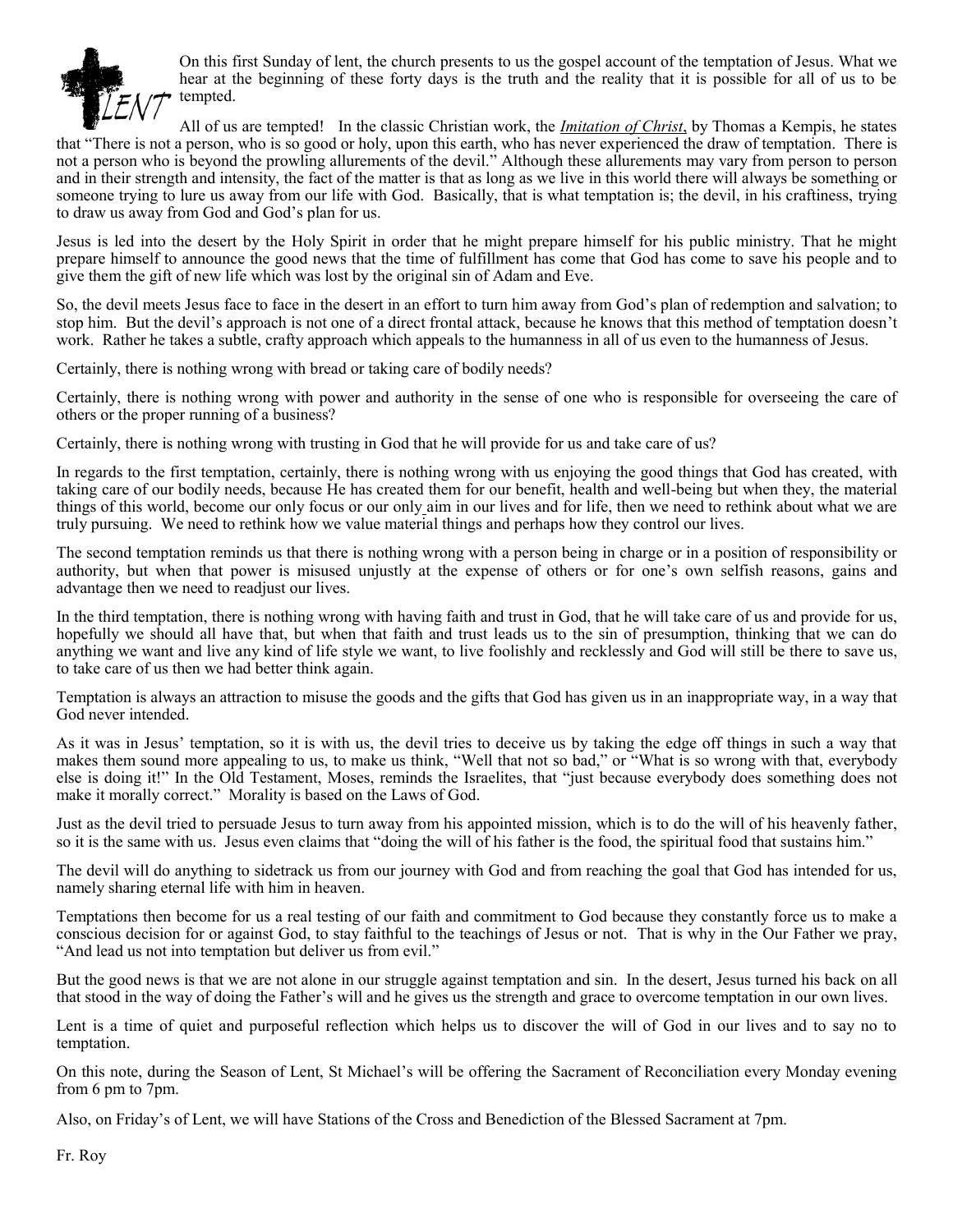## **FIRST SUNDAY OF LENT MARCH 6, 2022**

## **ARCHBISHOP'S ANNUAL APPEAL 2022**

The 2022 Archbishop's Annual Appeal is now underway in our parish. Our goal is to engage our entire parish family in this year's Appeal and to pray for the success of the Appeal, both here in our parish and across the three counties of the Archdiocese.

We hope you can help us meet our parish goal of **\$18,000.00**. If you would like to make a gift, please mail in your pledge card. You may also visit the Archdiocesan website at www.archdioceseofhartford.org or call the Appeal Office at (800) 781-2550. Keep in mind that an early pledge will allow you to best use the monthly payment plan.

All funds contributed to the Archbishop's Annual Appeal are used exclusively for the purposes outlined in the Appeal literature, which can be found at https://archdioceseofhartford.org/appeal/. No Appeal funds are ever used for legal fees or settlements.

### **Please respond generously.**

**FOOD BANK –** Each week there is a box in the rectory entrance to receive donations of nonperishable foods that are brought to various nonprofit agencies and families in need in the New Haven area. **(PLEASE DO NOT INCLUDE OPEN AND EXPIRED FOOD).** Your donation of these items are appreciated greatly by those who receive them. Please consider bringing one or two non-perishable items per month as a way of fulfilling the Corporal Work of Mercy, **To Feed the Hungry**.

## **On Line Giving**

Realizing that the Coronavirus has affected us in many ways, even financially, I would like to express my sincere appreciation and gratitude to all the parishioners of St. Michaels's Church who have remembered St. Michael financially by mailing or dropping off your weekly envelopes. We now offer on-line giving through our website, StMichaelWoosterSquare.org, under the Parish Life tab.



## *From the Twitter Account of Pope Francis*

*Let us ask ourselves what type of words we use. Words that express care, respect, understanding, closeness, compassion, or do we pollute the world by spreading venom: criticizing, complaining, feeding widespread aggression? [Gospel of the Day](https://twitter.com/hashtag/GospeloftheDay?src=hashtag_click) (Lk 6,39-46)* 

## **LENTEN SCHEDULE 2022**

**On Wednesdays during Lent, we will have a 12:10 Mass.**

In an effort for continual change and renewal of one's heart, the **Sacrament of Reconciliation or Confession will be offered every Monday Evening during Lent from 6 to 7 pm.**

**STATIONS OF THE CROSS AND BENIDICTION WILL BE PRAYED EVERY FRIDAY DURING LENT AT ST. MICHAEL'S PARISH AT 7:00 PM.**

## *Question of the Week*

What specifically will I do this Lent to take the focus off myself and put it on God and on others?

**Please mail me/us a registration form for Saint Michael Church**

 $\mathcal{L} = \mathcal{L} \mathcal{L} = \mathcal{L} \mathcal{L} = \mathcal{L} \mathcal{L} \mathcal{L} = \mathcal{L} \mathcal{L} \mathcal{L} = \mathcal{L} \mathcal{L} \mathcal{L} \mathcal{L} = \mathcal{L} \mathcal{L} \mathcal{L} \mathcal{L} = \mathcal{L} \mathcal{L} \mathcal{L} \mathcal{L} \mathcal{L} \mathcal{L}$ 

**Name** 

**Address \_\_\_\_\_\_\_\_\_\_\_\_\_\_\_\_\_\_\_\_\_\_\_\_\_\_\_\_\_\_\_**

**Telephone No.\_\_\_\_\_\_\_\_\_\_\_\_\_\_\_\_\_\_\_\_\_\_\_\_\_\_\_\_**

**Send this request to: Saint Michael Church Office: 29 Wooster Place New Haven, CT 06511 Or place in offertory basket.**